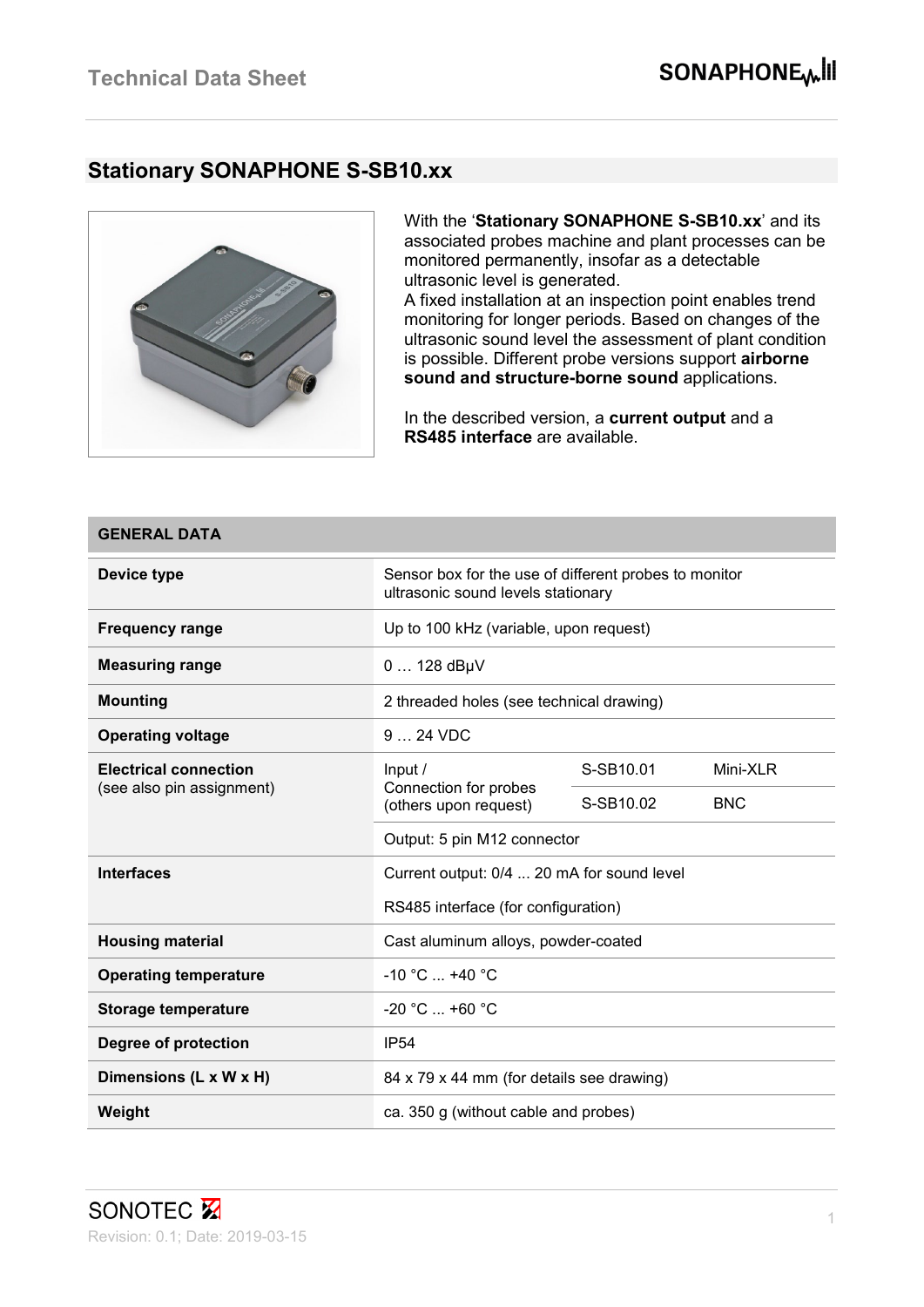# SONAPHONE<sub>W</sub>III

| <b>VERSIONS AND ORDER INFORMATION</b> |                                                                                              |                               |                     |  |
|---------------------------------------|----------------------------------------------------------------------------------------------|-------------------------------|---------------------|--|
| <b>Versions</b>                       | S-SB10.01                                                                                    | Connector: Mini-XLR           | 200 01 0328         |  |
|                                       | S-SB10.02                                                                                    | Connector: BNC                | 200 01 0329         |  |
| Scope of delivery                     | Stationary SONAPHONE S-SB10.xx, Technical Data Sheet                                         |                               |                     |  |
| <b>Accessories</b><br>(optional)      | Connecting cable with shielded connector M12 and open end, PVC grey<br>(others upon request) |                               |                     |  |
| Order number                          | 2 <sub>m</sub><br>400 01 0061                                                                | 5 <sub>m</sub><br>400 01 0060 | 10 m<br>400 01 0170 |  |

## **Probes (optional)**

| <b>PROBE</b><br><b>DESIGNATION</b> | Airborne sound<br>probe L50 | Structure-borne sound<br>probe L52 | Structure-borne sound<br>probe T10 |
|------------------------------------|-----------------------------|------------------------------------|------------------------------------|
| <b>Connector</b>                   | Mini-XLR                    | Mini-XLR                           | <b>BNC</b>                         |
|                                    |                             |                                    |                                    |
| <b>Bandwidth</b>                   | $40$ kHz $\pm$ 2 kHz        |                                    | 1 MHz                              |
| Degree of<br>protection            | <b>IP20</b>                 |                                    | <b>IP54</b>                        |
| Weight                             | approx. 25 g                | approx.150 g                       | approx. 5 g                        |
| Order number                       | 100 01 0336                 | 100 01 0150                        | 100 01 0378                        |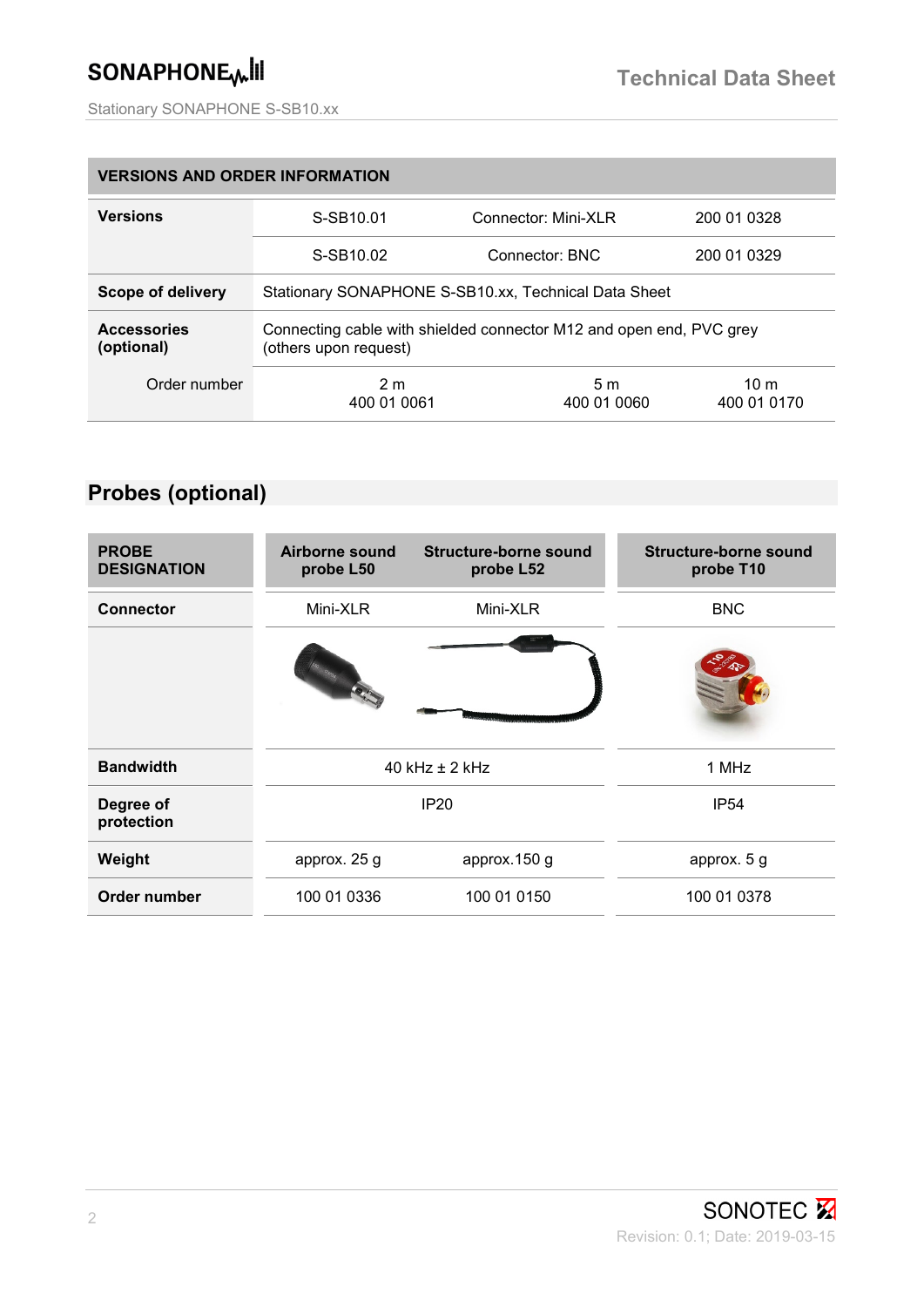## **Electrical connection (Output)**

**5 pin M12 connector**



(**male connector at the** , Stationary SONAPHONE S-SB10.xx ')

|                | <b>PIN</b> | <b>ANSCHLUSS</b>                            |
|----------------|------------|---------------------------------------------|
| Pin assignment | 1          | Operating voltage +9  24 VDC                |
|                | 2          | Current output (0/4  20 mA) for sound level |
|                | 3          | Ground (Signal)                             |
|                | 4          | <b>RS485 B</b>                              |
|                | 5          | <b>RS485 A</b>                              |